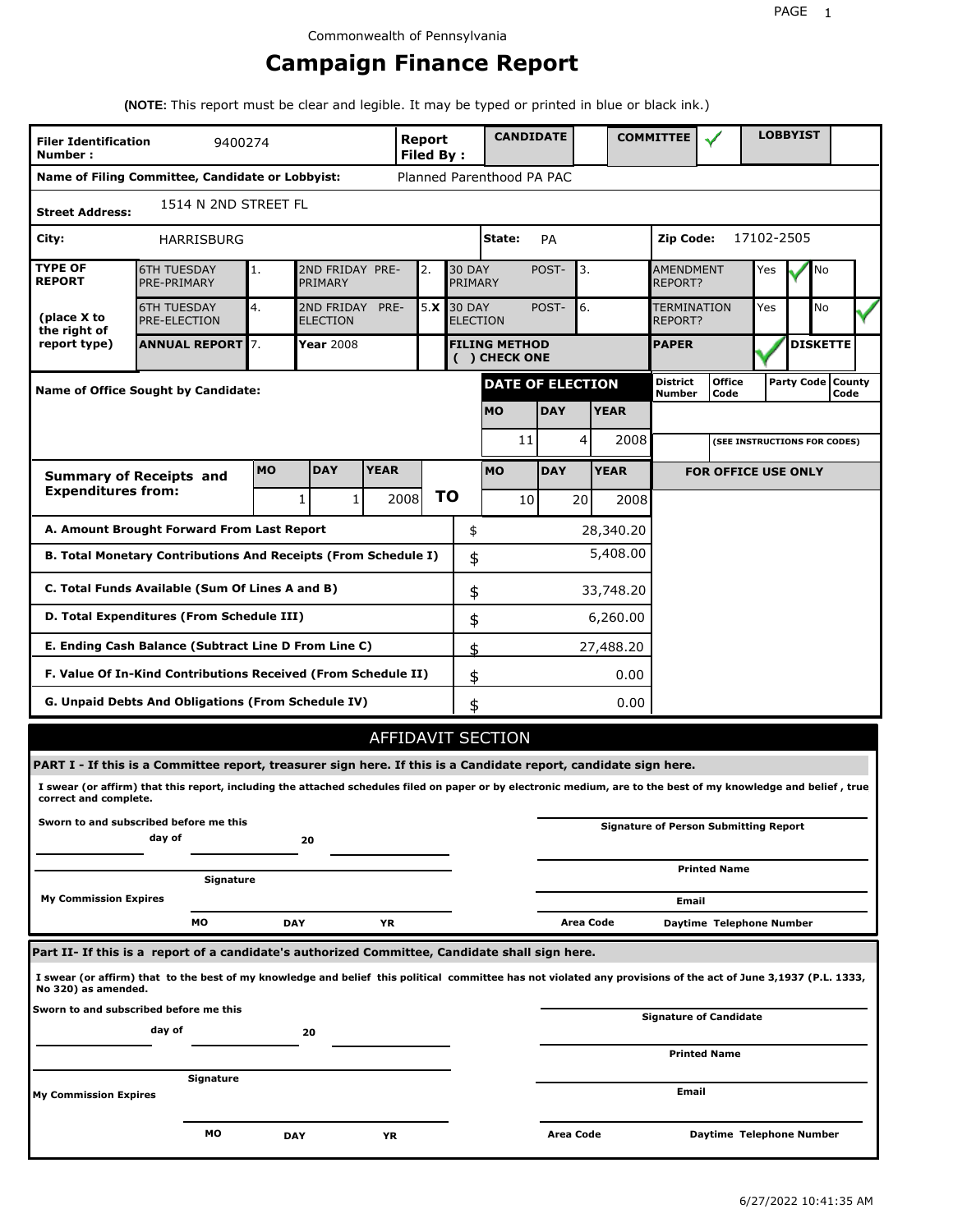### **SCHEDULE I CONTRIBUTIONS AND RECEIPTS Detailed Summary Page**

| <b>Name of Filing Committee or Candidate</b>                                                                                                                                                | <b>Reporting Period</b> |                |                |
|---------------------------------------------------------------------------------------------------------------------------------------------------------------------------------------------|-------------------------|----------------|----------------|
| Planned Parenthood PA PAC                                                                                                                                                                   | From:                   | $1/1/2008$ To: | 10/20/2008     |
| 1. Unitemized Contributions Received - \$50.00 or Less Per Contributor                                                                                                                      |                         |                |                |
| <b>TOTAL for the Reporting Period</b>                                                                                                                                                       |                         | (1)            | \$<br>3,003.00 |
| 2. Contributions Received - \$50.01 To \$250.00 (From Part A and Part B)                                                                                                                    |                         |                |                |
| <b>Contributions Received From Political Committees (Part A)</b>                                                                                                                            |                         |                | \$<br>0.00     |
| All Other Contributions (Part B)                                                                                                                                                            |                         |                | \$<br>1,405.00 |
| <b>TOTAL for the Reporting Period</b>                                                                                                                                                       |                         | (2)            | \$<br>1,405.00 |
| 3. Contributions Received Over \$250.00 (From Part C and Part D)                                                                                                                            |                         |                |                |
| <b>Contributions Received From Political Committees (Part C)</b>                                                                                                                            |                         |                | \$<br>0.00     |
| All Other Contributions (Part D)                                                                                                                                                            |                         |                | \$<br>1,000.00 |
| <b>TOTAL for the Reporting Period</b>                                                                                                                                                       |                         | (3)            | \$<br>1,000.00 |
| 4. Other Receipts, Refunds, Interest Earned, Returned Checks, Etc. (From Part E)                                                                                                            |                         |                |                |
| <b>TOTAL for the Reporting Period</b>                                                                                                                                                       |                         | (4)            | \$<br>0.00     |
|                                                                                                                                                                                             |                         |                |                |
| Total Monetary Contributions and Receipts During this Reporting Period (Add and enter amount<br>totals from Boxes 1,2,3 and 4; also enter this amount on Page1, Report Cover Page, Item B.) |                         |                | \$<br>5,408.00 |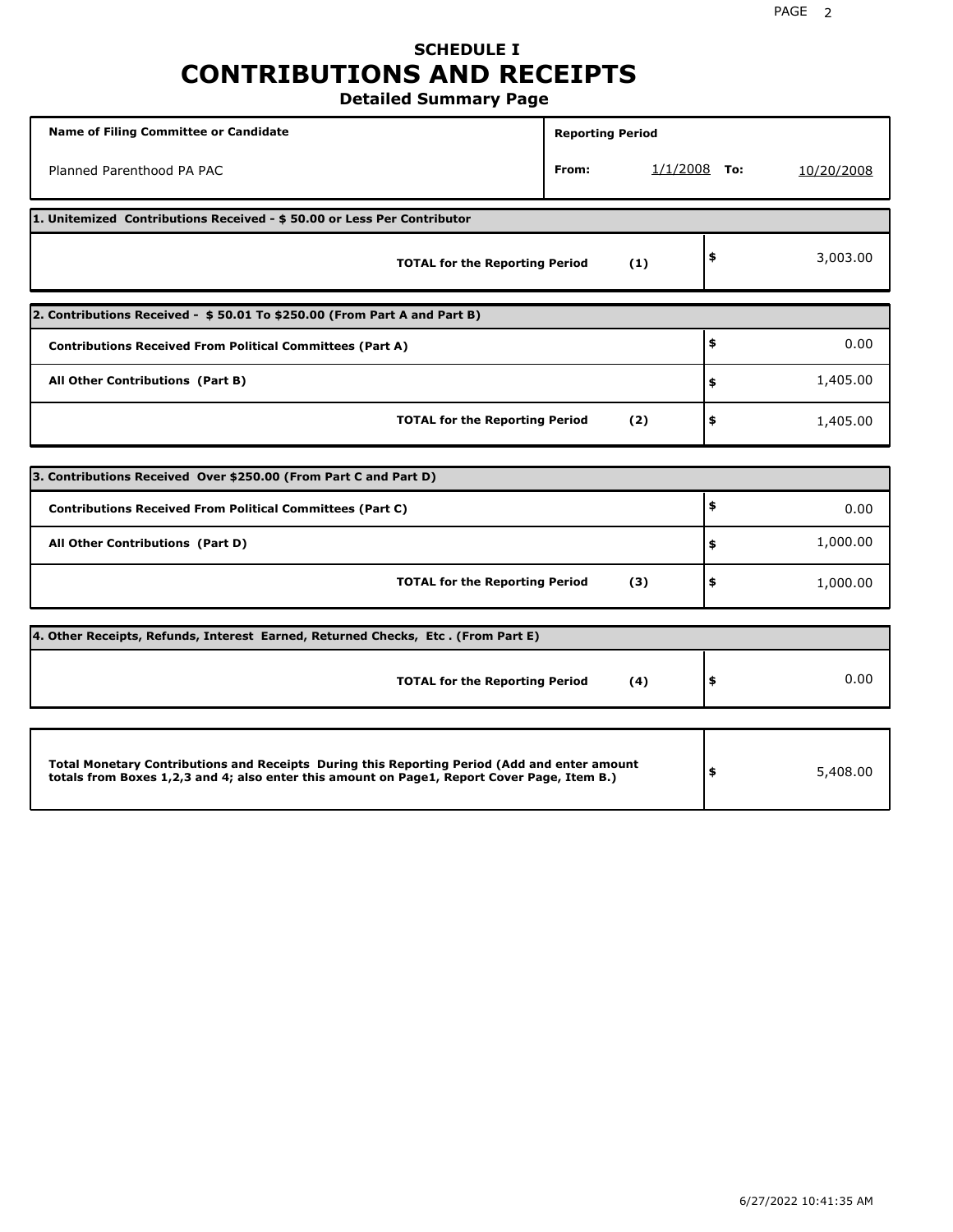PAGE 3

# **PART A CONTRIBUTIONS RECEIVED FROM POLITICAL COMMITTEES**

**\$50.01 TO \$250.00**

 **Use this Part to itemize only contributions received from political committees with an aggregate value from \$50.01 to \$250.00 in the reporting period.**

|                                            | Name of Filing Committee or Candidate |  |           | <b>Reporting Period</b> |             |    |                   |  |  |
|--------------------------------------------|---------------------------------------|--|-----------|-------------------------|-------------|----|-------------------|--|--|
|                                            |                                       |  | From:     |                         | To:         |    |                   |  |  |
|                                            |                                       |  |           | <b>DATE</b>             |             |    | <b>AMOUNT</b>     |  |  |
| <b>Full Name of Contributing Committee</b> |                                       |  | <b>MO</b> | <b>DAY</b>              | <b>YEAR</b> |    |                   |  |  |
| <b>Mailing Address</b>                     |                                       |  |           |                         |             | \$ | 0.00              |  |  |
| City                                       | Zip Code (Plus 4)                     |  |           |                         |             |    |                   |  |  |
|                                            |                                       |  |           |                         |             |    | <b>PAGE TOTAL</b> |  |  |

**Enter Grand Total of Part A on Schedule I, Detailed Summary Page, Section 2.**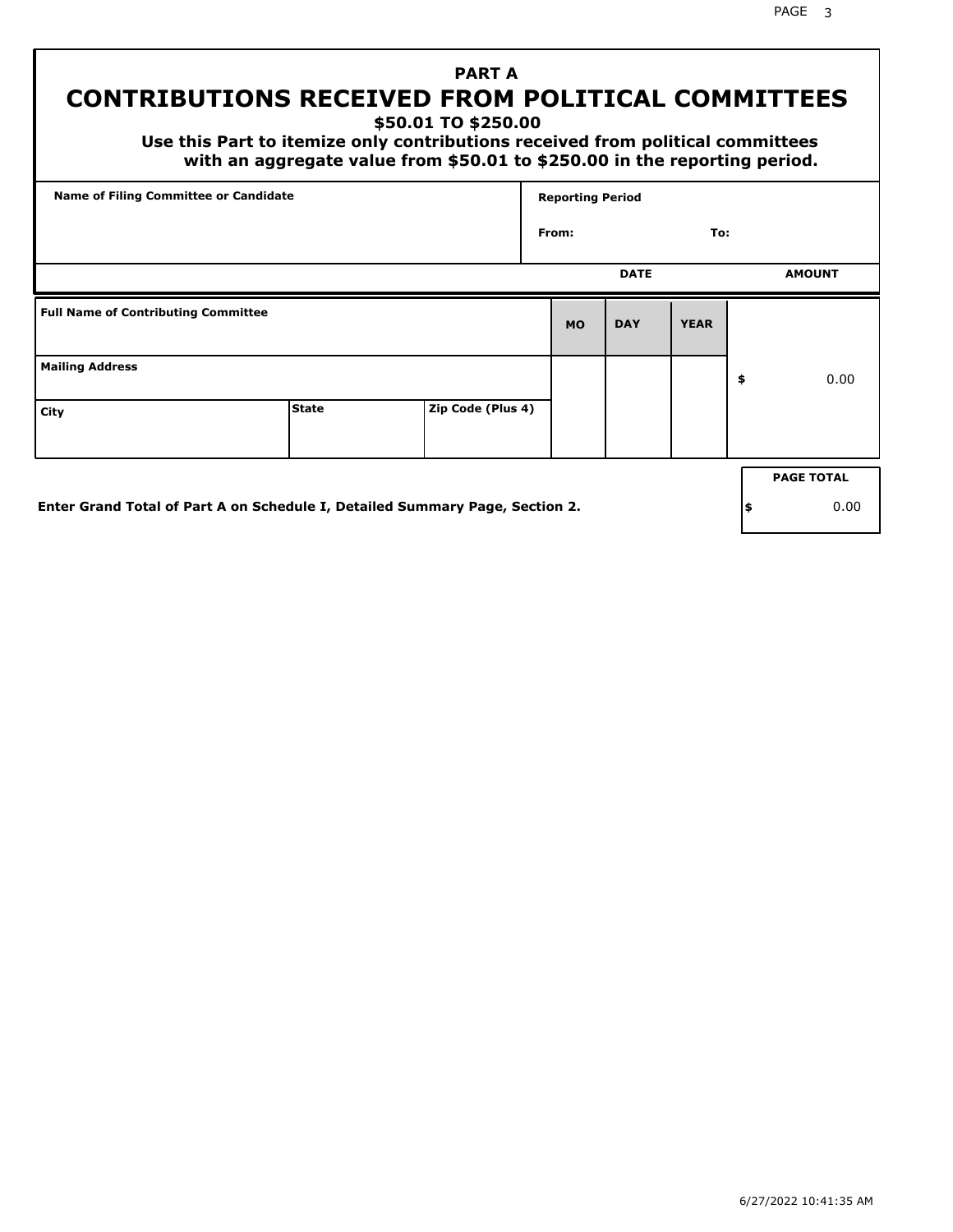|                                                          | Use this Part to itemize all other contributions with an aggregate value from<br>(Exclude contributions from political committees reported in Part A) |  | <b>PART B</b><br><b>ALL OTHER CONTRIBUTIONS</b><br>\$50.01 TO \$250.00<br>\$50.01 to \$250.00 in the reporting period. |                         |                |             |             |        |               |
|----------------------------------------------------------|-------------------------------------------------------------------------------------------------------------------------------------------------------|--|------------------------------------------------------------------------------------------------------------------------|-------------------------|----------------|-------------|-------------|--------|---------------|
| Name of Filing Committee or Candidate                    |                                                                                                                                                       |  |                                                                                                                        | <b>Reporting Period</b> |                |             |             |        |               |
| Planned Parenthood PA PAC                                |                                                                                                                                                       |  |                                                                                                                        | From:                   | $1/1/2008$ To: |             |             |        | 10/20/2008    |
|                                                          |                                                                                                                                                       |  |                                                                                                                        |                         |                | <b>DATE</b> |             |        | <b>AMOUNT</b> |
| <b>Full Name of Contributor</b><br>Robert Russell        |                                                                                                                                                       |  |                                                                                                                        |                         | <b>MO</b>      | <b>DAY</b>  | <b>YEAR</b> |        |               |
| <b>Mailing Address</b><br>PO Box 270                     |                                                                                                                                                       |  |                                                                                                                        |                         |                |             |             | \$     | 60.00         |
| City<br>Buckingham                                       | <b>State</b>                                                                                                                                          |  | Zip Code (Plus 4)                                                                                                      |                         | 9              | 30          | 2008        |        |               |
|                                                          | PA                                                                                                                                                    |  | 18912270                                                                                                               |                         |                |             |             |        |               |
| <b>Full Name of Contributor</b><br>Barbara Cram-Crabtree |                                                                                                                                                       |  |                                                                                                                        |                         | <b>MO</b>      | <b>DAY</b>  | <b>YEAR</b> |        |               |
| <b>Mailing Address</b><br>612 New Galena Road            |                                                                                                                                                       |  |                                                                                                                        |                         |                |             |             | \$     | 70.00         |
| City<br>Chalfont                                         | <b>State</b><br>PA                                                                                                                                    |  | Zip Code (Plus 4)<br>18914                                                                                             |                         | 9              | 30          | 2008        |        |               |
| <b>Full Name of Contributor</b><br>Patti Thomas          |                                                                                                                                                       |  |                                                                                                                        |                         | <b>MO</b>      | <b>DAY</b>  | <b>YEAR</b> |        |               |
| <b>Mailing Address</b>                                   | 3450 Church School Rd                                                                                                                                 |  |                                                                                                                        |                         |                |             |             | ≯      | 80.00         |
| City<br>Doylestown                                       | <b>State</b><br>PA                                                                                                                                    |  | Zip Code (Plus 4)<br>18902                                                                                             |                         | 9              | 30          | 2008        |        |               |
|                                                          |                                                                                                                                                       |  |                                                                                                                        |                         |                |             |             |        |               |
| <b>Full Name of Contributor</b><br>Annsi Stephano        |                                                                                                                                                       |  |                                                                                                                        |                         | <b>MO</b>      | <b>DAY</b>  | <b>YEAR</b> |        |               |
| <b>Mailing Address</b>                                   | 2709 North River Road                                                                                                                                 |  |                                                                                                                        |                         |                |             |             | \$     | 80.00         |
| City<br>New Hope                                         | <b>State</b><br>PA                                                                                                                                    |  | Zip Code (Plus 4)<br>18938                                                                                             |                         | 9              | 30          | 2008        |        |               |
| <b>Full Name of Contributor</b><br>Kim Custer            |                                                                                                                                                       |  |                                                                                                                        | <b>MO</b>               | <b>DAY</b>     | <b>YEAR</b> |             |        |               |
| <b>Mailing Address</b><br>3440 Lehigh St Box 280         |                                                                                                                                                       |  |                                                                                                                        |                         |                |             | \$          | 100.00 |               |
| City<br>Allentown                                        | <b>State</b><br>PA                                                                                                                                    |  | Zip Code (Plus 4)<br>18103                                                                                             |                         | 9              | 30          | 2008        |        |               |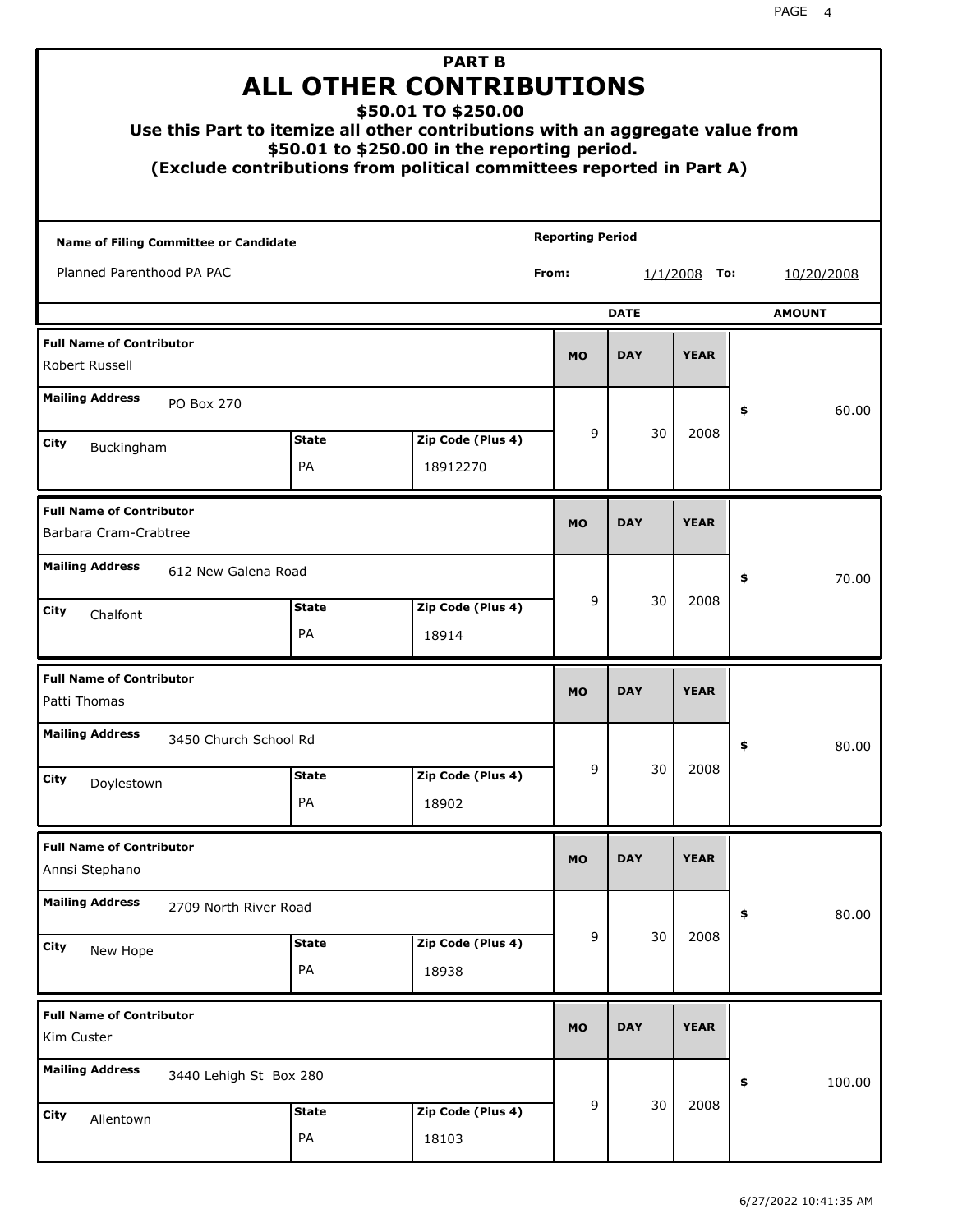| Kayly Newcomer                                               | <b>Full Name of Contributor</b> |                    |                            |           |            | <b>YEAR</b> |              |
|--------------------------------------------------------------|---------------------------------|--------------------|----------------------------|-----------|------------|-------------|--------------|
| <b>Mailing Address</b>                                       | 2354 Canby St                   |                    |                            |           |            |             | 100.00<br>\$ |
| City<br>Harrisburg                                           |                                 | <b>State</b><br>PA | Zip Code (Plus 4)<br>17103 | 9         | 30         | 2008        |              |
| <b>Full Name of Contributor</b><br>Matthew and Lucinda Glinn |                                 |                    |                            | <b>MO</b> | <b>DAY</b> | <b>YEAR</b> |              |
| <b>Mailing Address</b>                                       | 4992 Saddlebrook Drive          |                    |                            |           |            |             | \$<br>100.00 |
| City<br>Harrisburg                                           |                                 | <b>State</b><br>PA | Zip Code (Plus 4)<br>17112 | 9         | 30         | 2008        |              |
| <b>Full Name of Contributor</b><br><b>Stacy Buxton</b>       | <b>MO</b>                       | <b>DAY</b>         | <b>YEAR</b>                |           |            |             |              |
| <b>Mailing Address</b><br>City<br>Camp Hill                  | 1 Commercial Drive              | <b>State</b><br>PA | Zip Code (Plus 4)<br>17011 | 9         | 30         | 2008        | \$<br>100.00 |
| <b>Full Name of Contributor</b><br>Benjamin Charles Bramham  |                                 |                    |                            |           |            |             |              |
|                                                              |                                 |                    |                            | <b>MO</b> | <b>DAY</b> | <b>YEAR</b> |              |
| <b>Mailing Address</b><br>City<br><b>Washington Crossing</b> | 170 Mount Eyre Road             | <b>State</b><br>PA | Zip Code (Plus 4)<br>18977 | 9         | 30         | 2008        | \$<br>100.00 |
| <b>Full Name of Contributor</b><br>William Moyer             |                                 |                    |                            | MO        | <b>DAY</b> | <b>YEAR</b> |              |
| <b>Mailing Address</b><br>City<br>Doylestown                 | 305 Fringetree Road             | <b>State</b><br>PA | Zip Code (Plus 4)<br>18901 | 9         | 30         | 2008        | 100.00<br>\$ |
| <b>Full Name of Contributor</b><br>Kim and Dutch Gronenhahl  |                                 |                    |                            | <b>MO</b> | <b>DAY</b> | <b>YEAR</b> |              |
| <b>Mailing Address</b>                                       | 4783 Landisville Road           |                    |                            | 9         | 30         | 2008        | 100.00<br>\$ |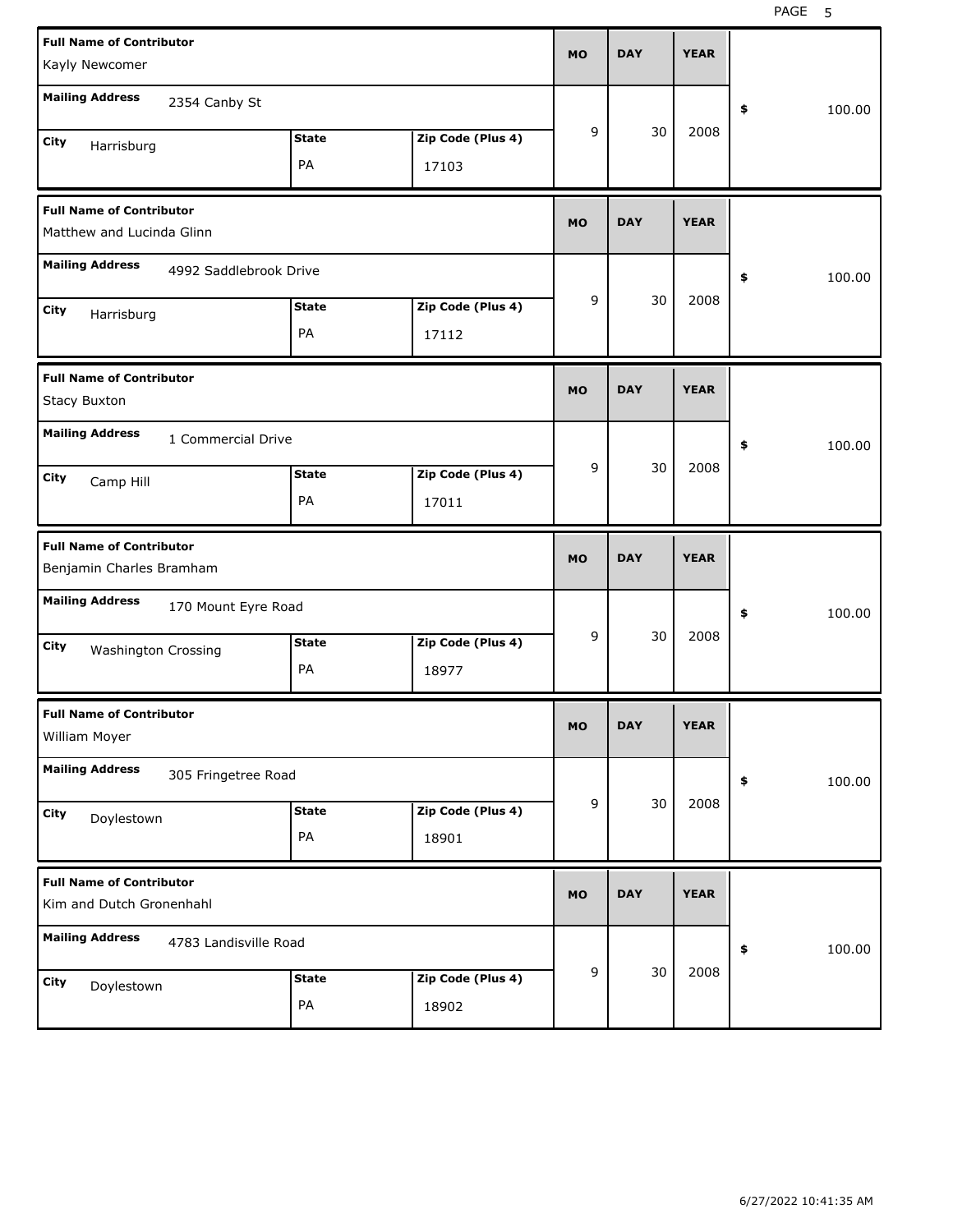| <b>Full Name of Contributor</b><br>Kathryn O'Neill        |                    |                            |             |              |                   |              |
|-----------------------------------------------------------|--------------------|----------------------------|-------------|--------------|-------------------|--------------|
| <b>Mailing Address</b><br>Unknown                         |                    |                            |             |              |                   | 100.00<br>\$ |
| City<br>Unknown                                           | <b>State</b><br>PA | Zip Code (Plus 4)          | 9           | 30           | 2008              |              |
| <b>Full Name of Contributor</b><br>Sari and Scott Stevens | <b>MO</b>          | <b>DAY</b>                 | <b>YEAR</b> |              |                   |              |
| <b>Mailing Address</b><br>14 Grinnel Drive                |                    |                            |             | 155.00<br>\$ |                   |              |
| City<br>Camp Hill                                         | <b>State</b><br>PA | Zip Code (Plus 4)<br>17011 | 9           | 30           | 2008              |              |
| <b>Full Name of Contributor</b><br>Alexander Reber        |                    |                            | <b>MO</b>   | <b>DAY</b>   | <b>YEAR</b>       |              |
| <b>Mailing Address</b><br>213 Kelker St                   |                    |                            |             |              | \$<br>160.00      |              |
| <b>City</b><br>Harrisburg                                 | <b>State</b><br>PA | Zip Code (Plus 4)<br>17102 | 9           | 30           | 2008              |              |
|                                                           |                    |                            |             |              | <b>PAGE TOTAL</b> |              |

**Enter Grand Total of Part A on Schedule I, Detailed Summary Page, Section 2.**

**\$** 1,405.00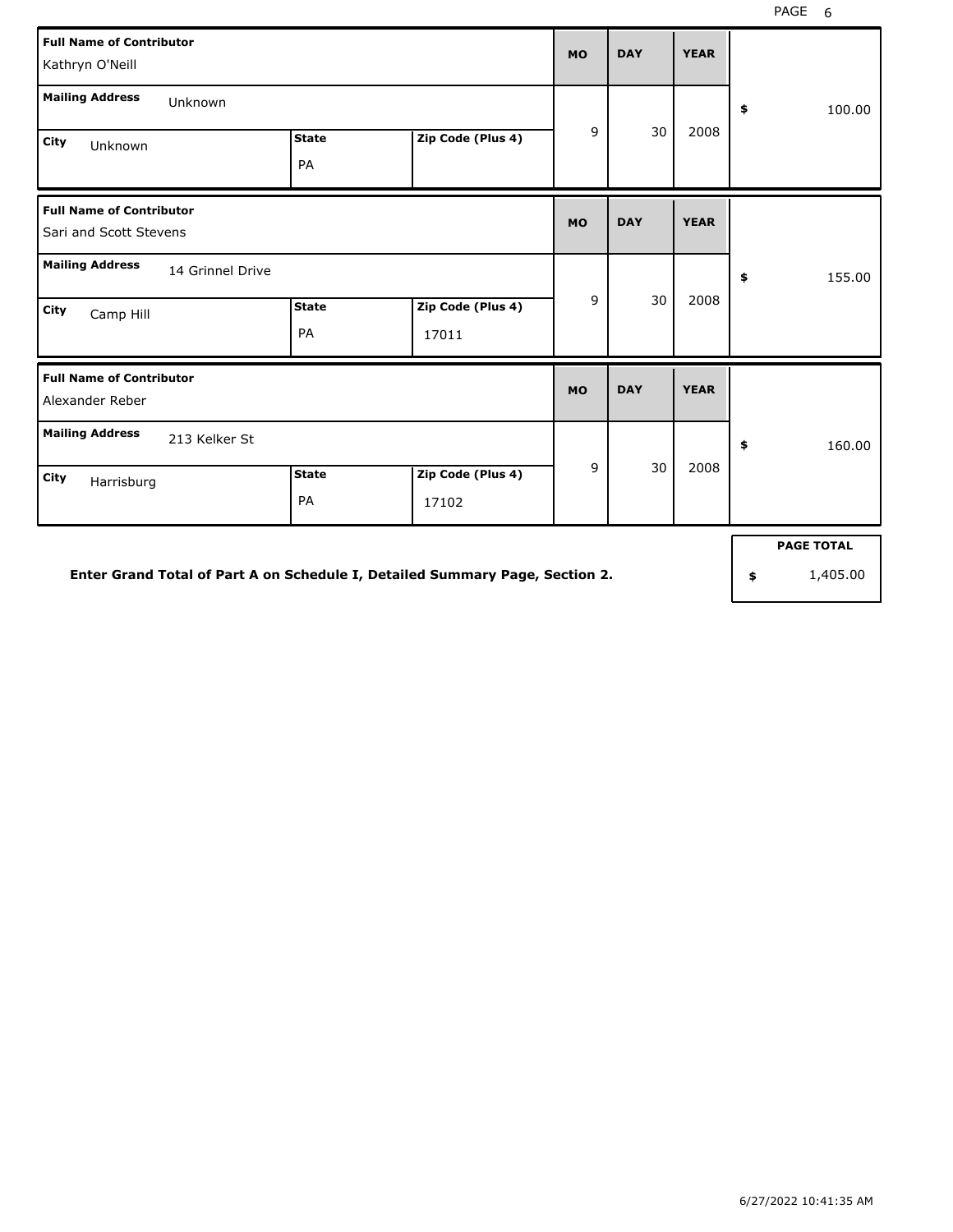# **PART C Contributions Received From Political Committees**

**OVER \$250.00**

 **Use this Part to itemize only contributions received from Political committees with an aggregate value from Over \$250.00 in the reporting period.**

| Name of Filing Committee or Candidate                                        |              | <b>Reporting Period</b> |             |            |             |                   |
|------------------------------------------------------------------------------|--------------|-------------------------|-------------|------------|-------------|-------------------|
|                                                                              |              | From:                   |             |            | To:         |                   |
|                                                                              |              |                         | <b>DATE</b> |            |             | <b>AMOUNT</b>     |
| <b>Full Name of Contributing Committee</b>                                   |              |                         | <b>MO</b>   | <b>DAY</b> | <b>YEAR</b> |                   |
| <b>Mailing Address</b>                                                       |              |                         |             |            |             | \$<br>0.00        |
| City                                                                         | <b>State</b> | Zip Code (Plus 4)       |             |            |             |                   |
|                                                                              |              |                         |             |            |             | <b>PAGE TOTAL</b> |
| Enter Grand Total of Part C on Schedule I, Detailed Summary Page, Section 3. |              |                         |             |            |             | \$<br>0.00        |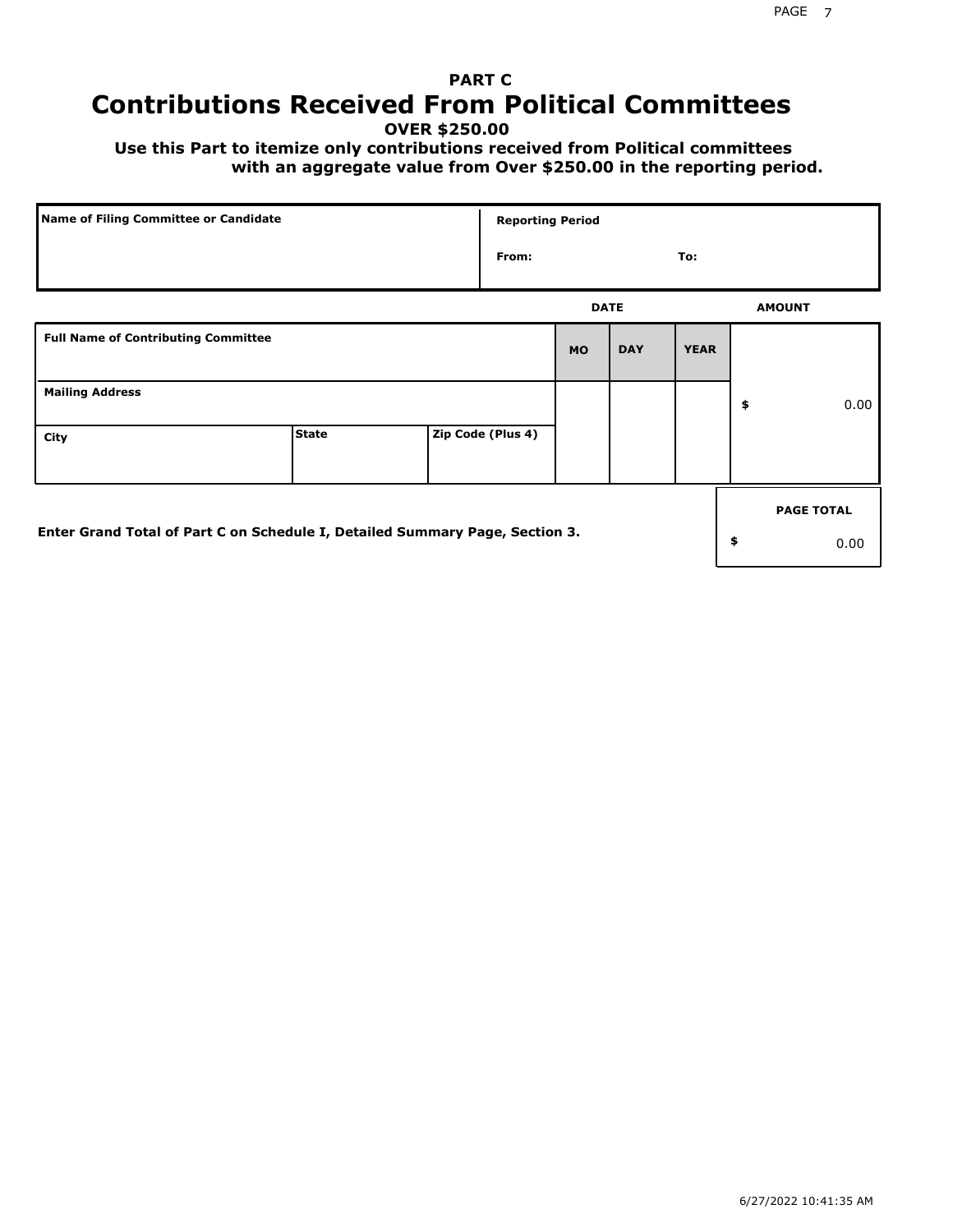## **PART D ALL OTHER CONTRIBUTIONS**

### **OVER \$250.00**

#### **Use this Part to itemize all other contributions with an aggregate value of**

 **over \$250.00 in the reporting period.**

 **(Exclude contributions from political committees reported in Part C.)** 

| Name of Filing Committee or Candidate                                        |                                   |       |                         | <b>Reporting Period</b>      |              |             |                   |  |
|------------------------------------------------------------------------------|-----------------------------------|-------|-------------------------|------------------------------|--------------|-------------|-------------------|--|
| Planned Parenthood PA PAC                                                    |                                   |       | From:<br>$1/1/2008$ To: |                              |              |             | 10/20/2008        |  |
|                                                                              |                                   |       | <b>DATE</b>             |                              |              |             | <b>AMOUNT</b>     |  |
| <b>Full Name of Contributor</b>                                              |                                   |       |                         | <b>MO</b>                    | <b>DAY</b>   | <b>YEAR</b> |                   |  |
| Jane Toll                                                                    |                                   |       |                         |                              |              |             |                   |  |
| <b>Mailing</b><br>Box 410 Sugan Road<br><b>Address</b>                       |                                   |       |                         |                              |              |             | 1,000.00<br>\$    |  |
| <b>City</b><br>Solebury                                                      | <b>State</b><br>Zip Code (Plus 4) |       |                         | 9                            | 30           | 2008        |                   |  |
|                                                                              | PA                                | 18963 |                         |                              |              |             |                   |  |
| <b>Employer Name</b><br>Unknown                                              |                                   |       |                         | <b>Occupation</b><br>Unknown |              |             |                   |  |
| <b>Employer Mailing Address/Principal Place of</b><br><b>Business</b>        |                                   | City  |                         |                              | <b>State</b> |             | Zip Code (Plus 4) |  |
|                                                                              |                                   |       | PA                      |                              |              |             |                   |  |
| Enter Grand Total of Part C on Schedule I, Detailed Summary Page, Section 3. |                                   |       |                         |                              |              |             | <b>PAGE TOTAL</b> |  |
|                                                                              |                                   |       |                         |                              |              | \$          | 1,000.00          |  |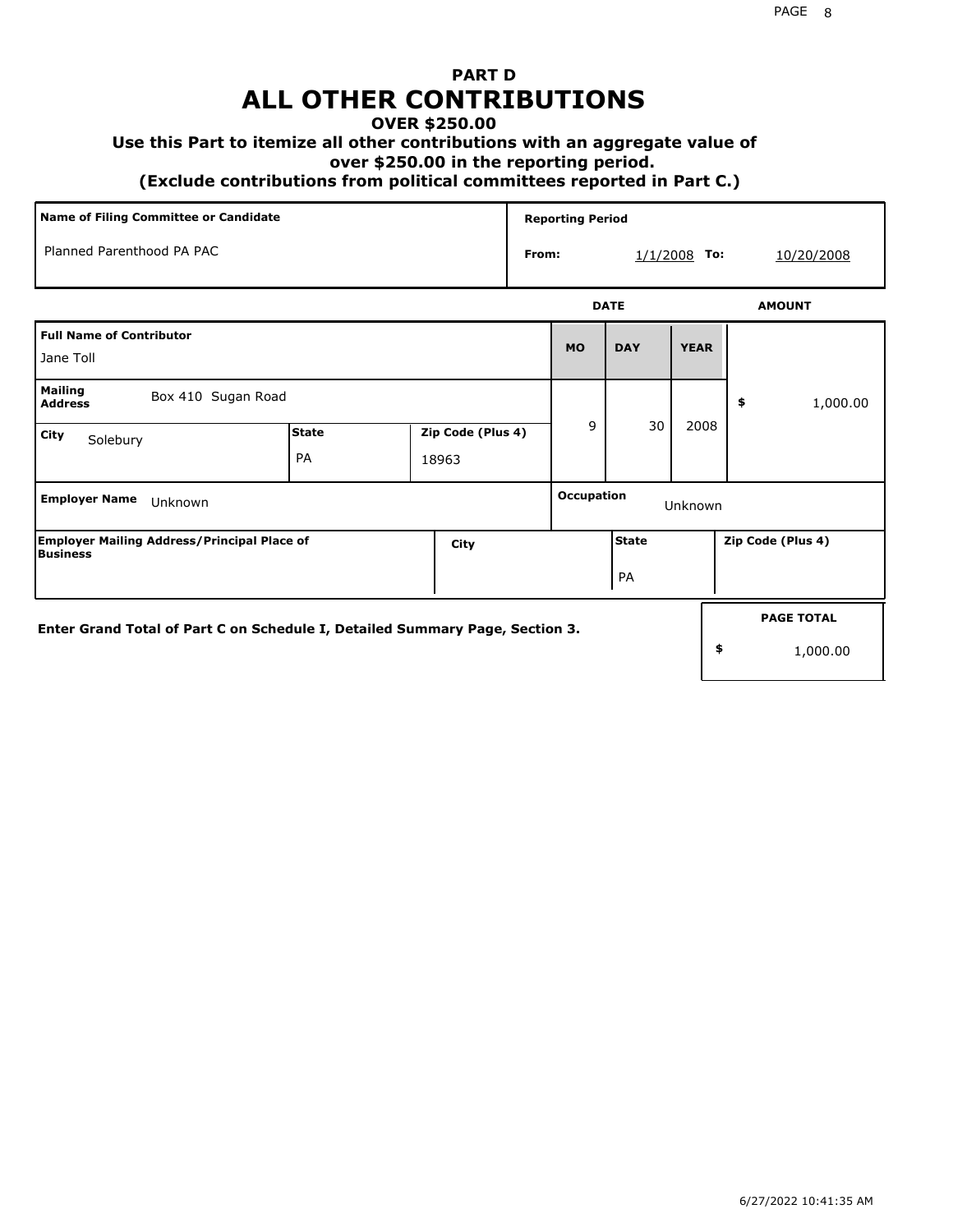### **PART E OTHER RECEIPTS**

#### **REFUNDS, INTEREST INCOME, RETURNED CHECKS, ETC.**

 **Use this Part to report refunds received, interest earned, returned checks and**

### **prior expenditures that were returned to the filer.**

| Name of Filing Committee or Candidate                                        |              |                   |       | <b>Reporting Period</b> |             |             |    |                   |      |
|------------------------------------------------------------------------------|--------------|-------------------|-------|-------------------------|-------------|-------------|----|-------------------|------|
|                                                                              |              |                   | From: |                         |             | To:         |    |                   |      |
|                                                                              |              |                   |       |                         | <b>DATE</b> |             |    | <b>AMOUNT</b>     |      |
| <b>Full Name</b>                                                             |              |                   |       | <b>MO</b>               | <b>DAY</b>  | <b>YEAR</b> |    |                   |      |
| <b>Mailing Address</b>                                                       |              |                   |       |                         |             |             | \$ |                   | 0.00 |
| City                                                                         | <b>State</b> | Zip Code (Plus 4) |       |                         |             |             |    |                   |      |
| <b>Receipt Description</b>                                                   |              |                   |       |                         |             |             |    |                   |      |
|                                                                              |              |                   |       |                         |             |             |    | <b>PAGE TOTAL</b> |      |
| Enter Grand Total of Part E on Schedule I, Detailed Summary Page, Section 4. |              |                   |       |                         |             |             | \$ |                   | 0.00 |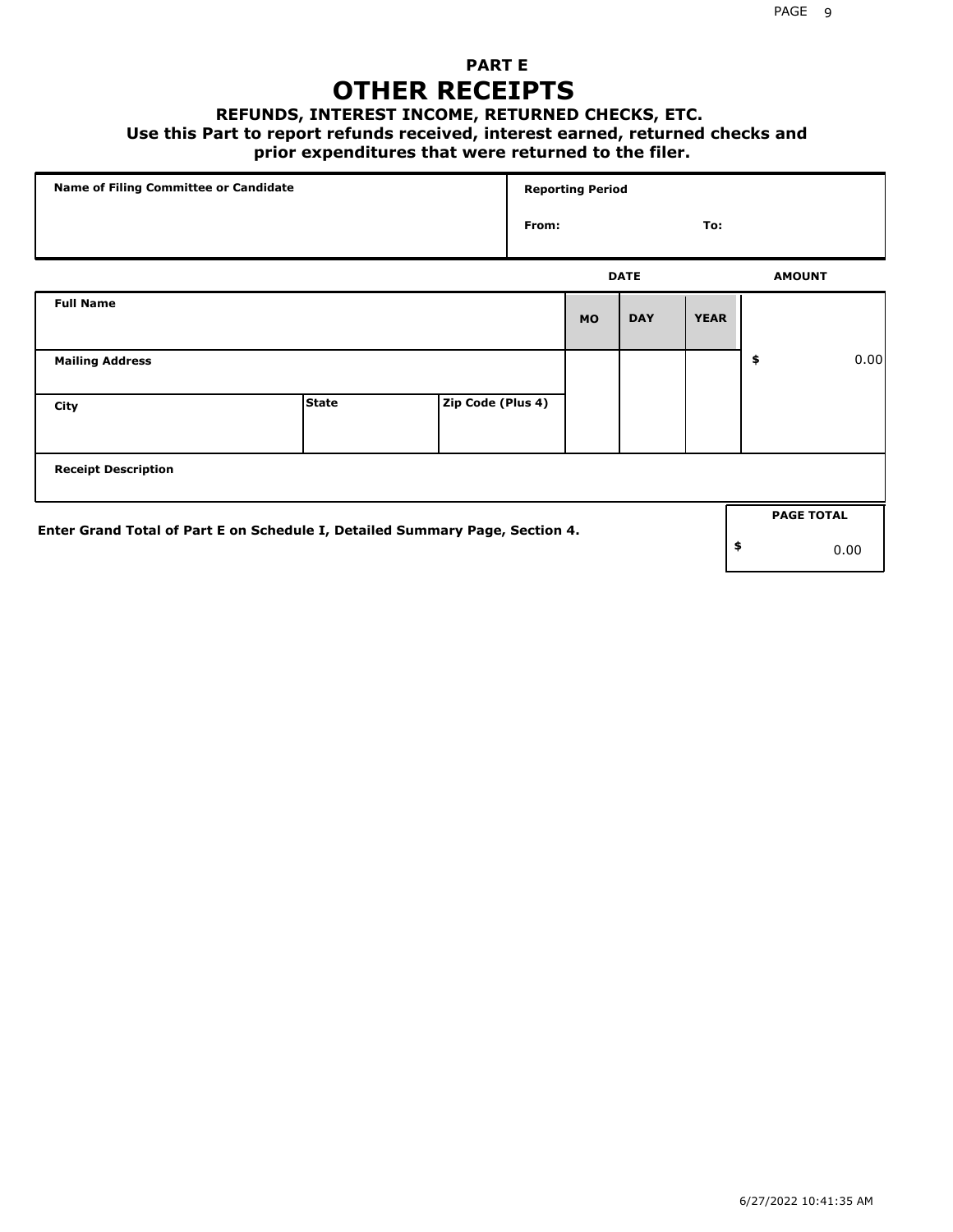# **SCHEDULE II IN-KIND CONTRIBUTIONS AND VALUABLE THINGS RECEIVED**

#### **USE THIS SCHEDULE TO REPORT ALL IN-KIND CONTRIBUTIONS OF VALUABLE THINGS DURING THE REPORTING PERIOD.**

**Detailed Summary Page**

| <b>Name of Filing Committee or Candidate</b>                                                                                                                                | <b>Reporting Period</b> |                |            |  |  |  |  |  |  |
|-----------------------------------------------------------------------------------------------------------------------------------------------------------------------------|-------------------------|----------------|------------|--|--|--|--|--|--|
| Planned Parenthood PA PAC                                                                                                                                                   | From:                   | $1/1/2008$ To: | 10/20/2008 |  |  |  |  |  |  |
| 1. UNITEMIZED IN-KIND CONTRIBUTIONS RECEIVED - VALUE OF \$50.00 OR LESS PER CONTRIBUTOR                                                                                     |                         |                |            |  |  |  |  |  |  |
| <b>TOTAL for the Reporting Period</b>                                                                                                                                       | (1)                     | \$             | 0.00       |  |  |  |  |  |  |
| 2. IN-KIND CONTRIBUTIONS RECEIVED - VALUE OF \$50.01 TO \$250.00 (FROM PART F)                                                                                              |                         |                |            |  |  |  |  |  |  |
| <b>TOTAL for the Reporting Period</b>                                                                                                                                       | (2)                     | \$             | 0.00       |  |  |  |  |  |  |
| 3. IN-KIND CONTRIBUTION RECIEVED - VALUE OVER \$250.00 (FROM PART G)                                                                                                        |                         |                |            |  |  |  |  |  |  |
| <b>TOTAL for the Reporting Period</b>                                                                                                                                       | (3)                     | \$             | 0.00       |  |  |  |  |  |  |
| TOTAL VALUE OF IN-KIND CONTRIBUTIONS DURING THIS REPORTING PERIOD (Add and enter<br>amount totals from Boxes 1,2, and 3; also enter on Page 1, Reports Cover Page, Item F.) |                         | \$             | 0.00       |  |  |  |  |  |  |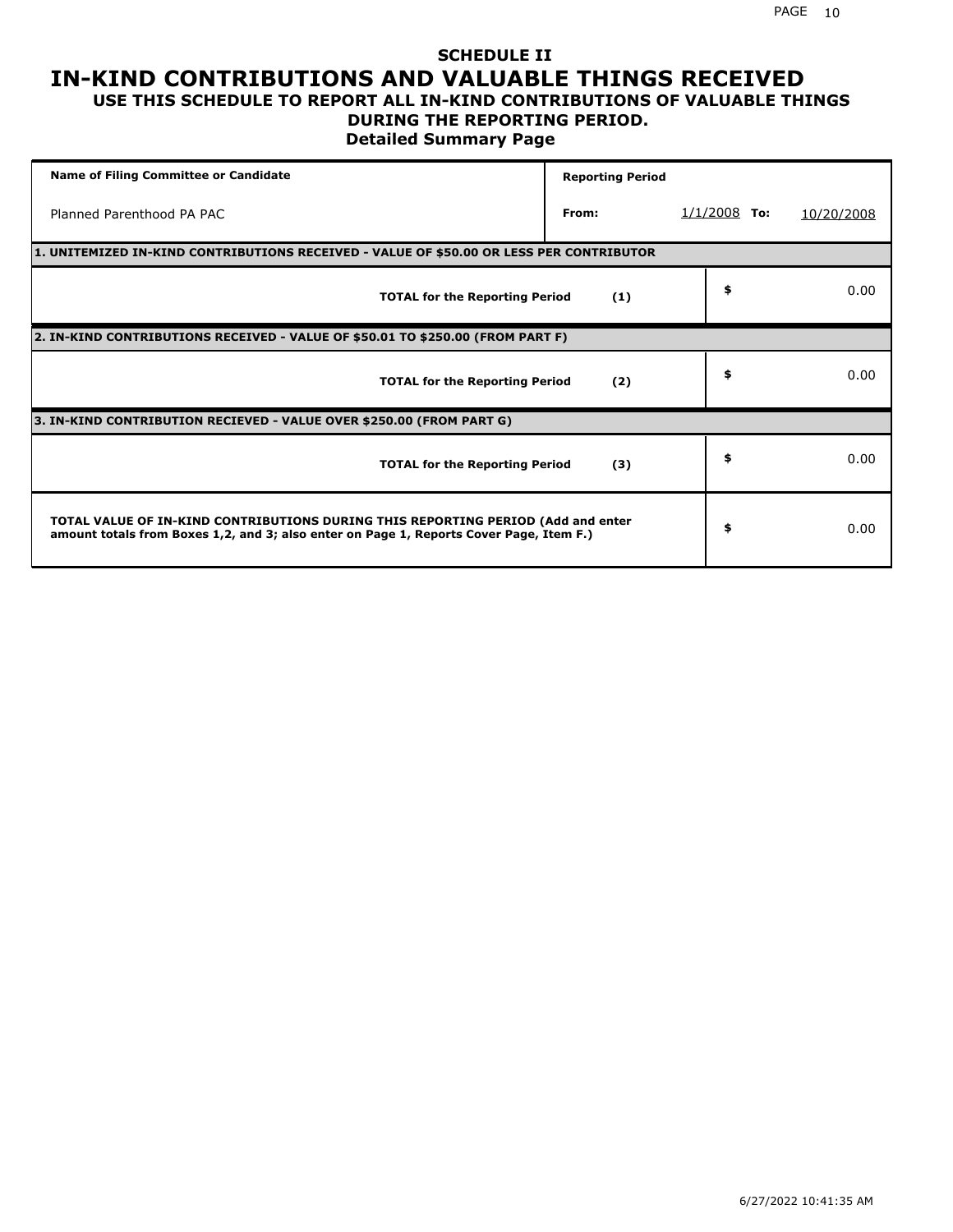## **SCHEDULE II PART F IN-KIND CONTRIBUTIONS RECEIVED**

## **VALUE OF \$50.01 TO \$250.00**

| Name of Filing Committee or Candidate                                                    |              |                   | <b>Reporting Period</b> |             |             |     |                   |  |
|------------------------------------------------------------------------------------------|--------------|-------------------|-------------------------|-------------|-------------|-----|-------------------|--|
|                                                                                          |              |                   | From:                   |             |             | To: |                   |  |
|                                                                                          |              |                   |                         | <b>DATE</b> |             |     | <b>AMOUNT</b>     |  |
| <b>Full Name of Contributor</b>                                                          |              |                   | <b>MO</b>               | <b>DAY</b>  | <b>YEAR</b> |     |                   |  |
| <b>Mailing Address</b>                                                                   |              |                   |                         |             |             | \$  | 0.00              |  |
| City                                                                                     | <b>State</b> | Zip Code (Plus 4) |                         |             |             |     |                   |  |
| <b>Description of Contribution:</b>                                                      |              |                   |                         |             |             |     |                   |  |
| Enter Grand Total of Part F on Schedule II, In-Kind Contributions Detailed Summary Page, |              |                   |                         |             |             |     | <b>PAGE TOTAL</b> |  |
| <b>Section 2.</b>                                                                        |              |                   |                         |             | \$          |     | 0.00              |  |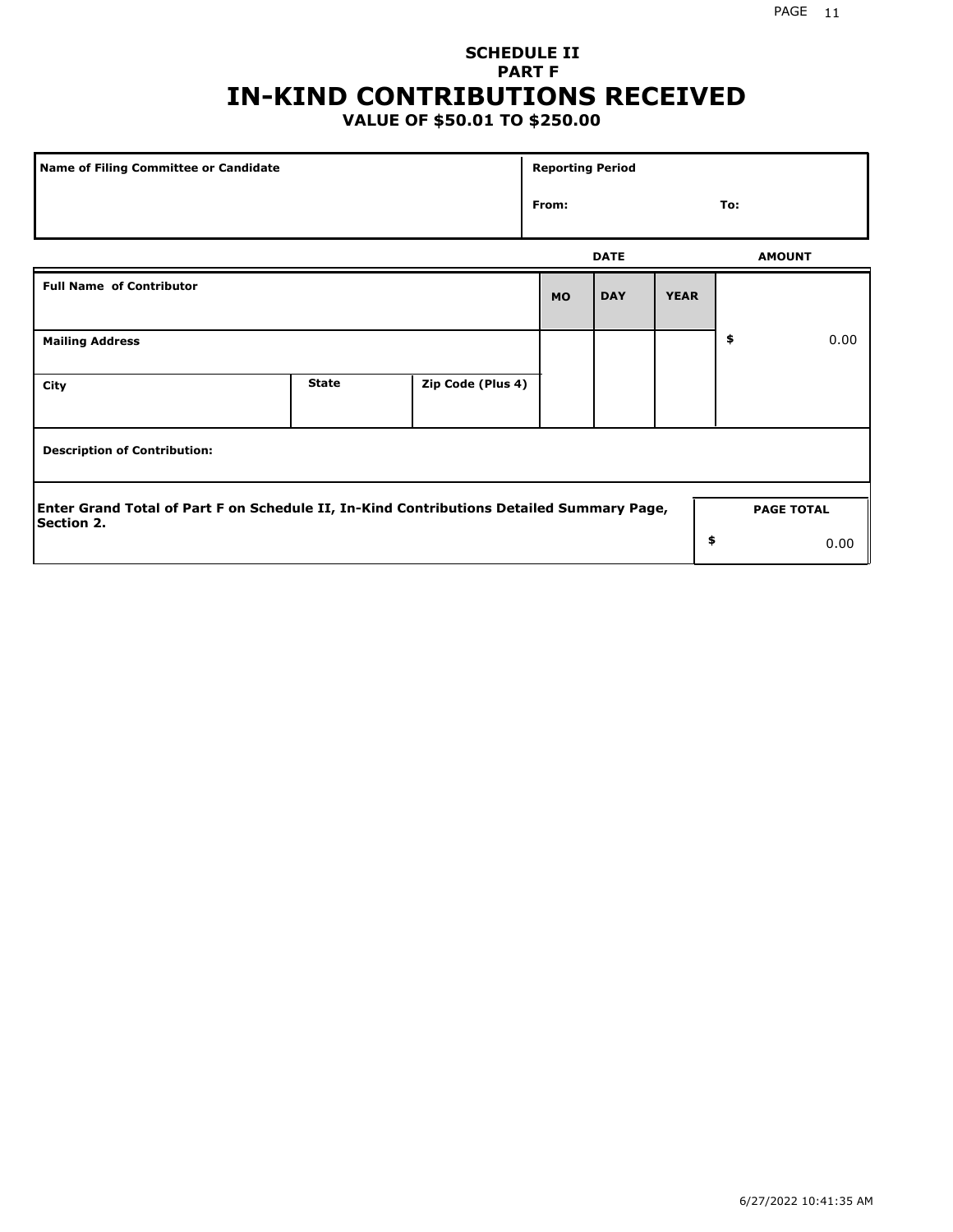#### PAGE 12

### **SCHEDULE II PART G IN-KIND CONTRIBUTIONS RECEIVED VALUE OVER \$250.00**

| <b>Name of Filing Committee or Candidate</b>                                  |              |  |                  |              | <b>Reporting Period</b> |                             |             |             |                                    |               |  |
|-------------------------------------------------------------------------------|--------------|--|------------------|--------------|-------------------------|-----------------------------|-------------|-------------|------------------------------------|---------------|--|
|                                                                               |              |  |                  |              |                         | From:<br>To:                |             |             |                                    |               |  |
|                                                                               |              |  |                  |              |                         |                             | <b>DATE</b> |             |                                    | <b>AMOUNT</b> |  |
| <b>Full Name of Contributor</b>                                               |              |  |                  |              |                         | <b>MO</b>                   | <b>DAY</b>  | <b>YEAR</b> |                                    |               |  |
| <b>Mailing Address</b>                                                        |              |  |                  |              |                         |                             |             |             | \$                                 | 0.00          |  |
| City                                                                          | <b>State</b> |  | Zip Code(Plus 4) |              |                         |                             |             |             |                                    |               |  |
| <b>Employer of Contributor</b>                                                |              |  |                  |              |                         | <b>Occupation</b>           |             |             |                                    |               |  |
| <b>Employer Mailing Address/Principal Place of</b><br>City<br><b>Business</b> |              |  |                  | <b>State</b> |                         | <b>Zip Code(Plus</b><br> 4) |             |             | <b>Description of Contribution</b> |               |  |

| <b>Enter Grand Total of Part G on Schedule II, In-Kind Contributions Detailed</b> | <b>PAGE TOTAL</b> |
|-----------------------------------------------------------------------------------|-------------------|
| <b>Summary Page, Section 3.</b>                                                   | 0.00              |
|                                                                                   |                   |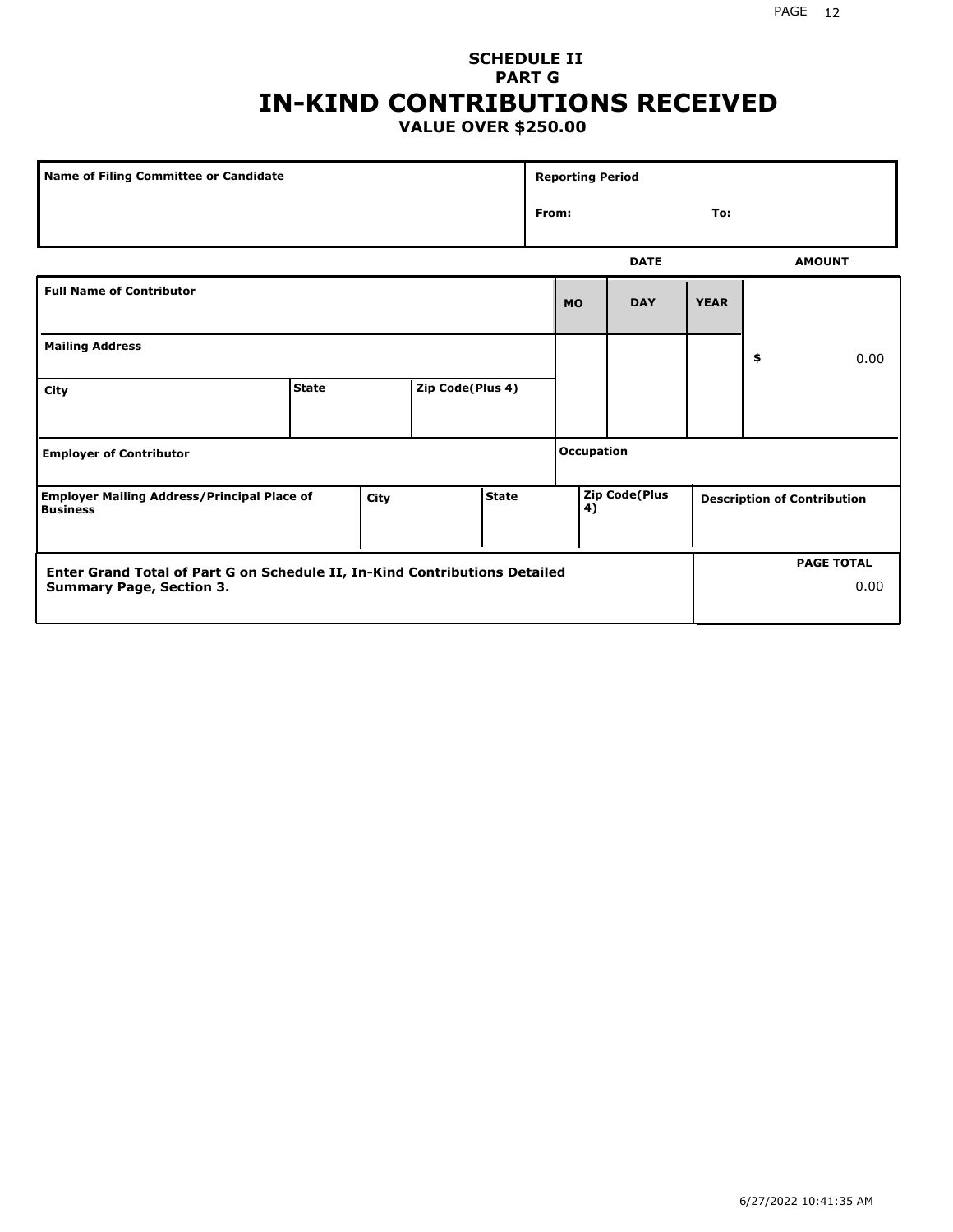# **SCHEDULE III STATEMENT OF EXPENDITURES**

| <b>Name of Filing Committee or Candidate</b>            |                    | <b>Reporting Period</b>        |                                                     |             |             |            |               |
|---------------------------------------------------------|--------------------|--------------------------------|-----------------------------------------------------|-------------|-------------|------------|---------------|
| Planned Parenthood PA PAC                               |                    | From                           |                                                     | 1/1/2008    | To:         | 10/20/2008 |               |
|                                                         |                    |                                |                                                     | <b>DATE</b> |             |            | <b>AMOUNT</b> |
| <b>To Whom Paid</b><br>Brennan for State Representative |                    |                                | <b>MO</b>                                           | <b>DAY</b>  | <b>YEAR</b> |            |               |
| <b>Mailing Address</b><br>Unknown                       |                    |                                | 9                                                   | 19          | 2008        | \$         | 250.00        |
| City<br>Bethlehem                                       | <b>State</b><br>PA | Zip Code (Plus 4)              | <b>Description of Expenditure</b><br>Campaign Event |             |             |            |               |
| <b>To Whom Paid</b><br>Friends of Mike Gerber           |                    |                                | <b>MO</b>                                           | <b>DAY</b>  | <b>YEAR</b> |            |               |
| <b>Mailing Address</b><br>PO Box 208                    |                    |                                | 9                                                   | 23          | 2008        | \$         | 450.00        |
| City<br>Ambler                                          | <b>State</b><br>PA | Zip Code (Plus 4)<br>19002     | <b>Description of Expenditure</b><br>campaign event |             |             |            |               |
| <b>To Whom Paid</b><br>Friends of Jennifer Mann         |                    |                                | <b>MO</b>                                           | <b>DAY</b>  | <b>YEAR</b> |            |               |
| <b>Mailing Address</b><br>PO Box 1881                   |                    |                                | 9                                                   | 29          | 2008        | \$         | 250.00        |
| City<br>Allentown                                       | <b>State</b><br>PA | Zip Code (Plus 4)<br>18105-188 | <b>Description of Expenditure</b><br>campaign event |             |             |            |               |
| <b>To Whom Paid</b><br>Level 2                          |                    |                                | <b>MO</b>                                           | <b>DAY</b>  | <b>YEAR</b> |            |               |
| <b>Mailing Address</b><br>215 N. Second St.             |                    |                                | 9                                                   | 30          | 2008        | \$         | 1,260.00      |
| City<br>Harrisburg                                      | <b>State</b><br>PA | Zip Code (Plus 4)<br>17101     | <b>Description of Expenditure</b><br>campaign event |             |             |            |               |
| <b>To Whom Paid</b><br>Elect Judy Hirsh                 |                    |                                | MO                                                  | <b>DAY</b>  | <b>YEAR</b> |            |               |
| <b>Mailing Address</b><br>1611 Baldwin Ln.              |                    |                                | 9                                                   | 30          | 2008        | \$         | 500.00        |
| City<br>Harrisburg                                      | <b>State</b><br>PA | Zip Code (Plus 4)<br>17110     | <b>Description of Expenditure</b><br>campaign event |             |             |            |               |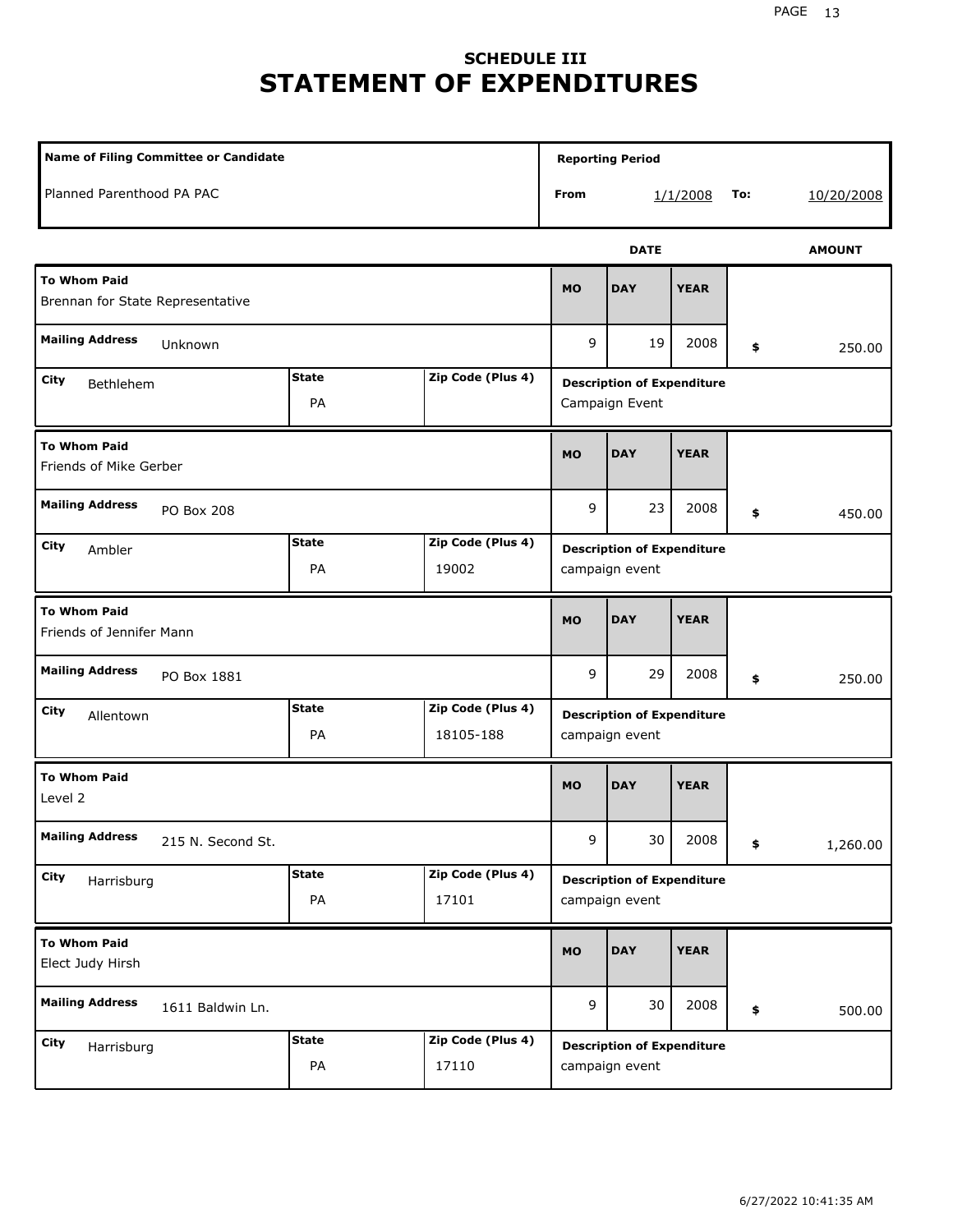| <b>To Whom Paid</b>                                          |              |                   | <b>MO</b>                         | <b>DAY</b>                        | <b>YEAR</b> |    |        |  |
|--------------------------------------------------------------|--------------|-------------------|-----------------------------------|-----------------------------------|-------------|----|--------|--|
| Mike Sturla for State Representative                         |              |                   |                                   |                                   |             |    |        |  |
| <b>Mailing Address</b><br>PO Box 206                         |              |                   | 9                                 | 30                                | 2008        | \$ | 250.00 |  |
| City<br>Lancaster                                            | <b>State</b> | Zip Code (Plus 4) |                                   | <b>Description of Expenditure</b> |             |    |        |  |
| PA<br>17608                                                  |              |                   |                                   | campaign event                    |             |    |        |  |
| To Whom Paid<br>Friends of John Siptroth                     |              |                   | <b>MO</b>                         | <b>DAY</b>                        | <b>YEAR</b> |    |        |  |
| <b>Mailing Address</b><br>PO Box 1265                        |              |                   | 10                                | $\mathbf{1}$                      | 2008        | \$ | 250.00 |  |
| <b>State</b><br>Zip Code (Plus 4)<br>City<br>Marshalls Creek |              |                   | <b>Description of Expenditure</b> |                                   |             |    |        |  |
|                                                              | PA           | 18335             |                                   | campaign event                    |             |    |        |  |
| <b>To Whom Paid</b><br><b>Rick Mitchell for PA</b>           |              |                   | <b>MO</b>                         | <b>DAY</b>                        | <b>YEAR</b> |    |        |  |
| <b>Mailing Address</b><br>534 Bonnie Brae Dr.                |              |                   | 10                                | 6                                 | 2008        | \$ | 250.00 |  |
| City<br>Erie                                                 | <b>State</b> | Zip Code (Plus 4) |                                   | <b>Description of Expenditure</b> |             |    |        |  |
|                                                              | PA           | 16511-247         | campaign event                    |                                   |             |    |        |  |
| <b>To Whom Paid</b><br>Friends of Kenyetta Johnson           |              |                   | <b>MO</b>                         | <b>DAY</b>                        | <b>YEAR</b> |    |        |  |
| <b>Mailing Address</b><br>PO Box 3832                        |              |                   | 10                                | 8                                 | 2008        | \$ | 150.00 |  |
| City<br>Philadelphia                                         | <b>State</b> | Zip Code (Plus 4) | <b>Description of Expenditure</b> |                                   |             |    |        |  |
|                                                              | PA           | 19146             | campaign event                    |                                   |             |    |        |  |
| <b>To Whom Paid</b><br>Committee to Elect Rick Taylor        |              |                   | <b>MO</b>                         | <b>DAY</b>                        | <b>YEAR</b> |    |        |  |
| <b>Mailing Address</b><br>PO Box 866                         |              |                   | 10                                | 8                                 | 2008        | \$ | 150.00 |  |
| City<br>Ambler                                               | <b>State</b> | Zip Code (Plus 4) |                                   | <b>Description of Expenditure</b> |             |    |        |  |
|                                                              | PA           | 19002             | campaign event                    |                                   |             |    |        |  |
| <b>To Whom Paid</b><br>Friends of Chris King                 |              |                   | <b>MO</b>                         | <b>DAY</b>                        | <b>YEAR</b> |    |        |  |
| <b>Mailing Address</b><br>262 Tareyton Dr.                   |              |                   | 10                                | 8                                 | 2008        | \$ | 100.00 |  |
| <b>State</b><br>Zip Code (Plus 4)<br>City<br>Langhorne       |              |                   | <b>Description of Expenditure</b> |                                   |             |    |        |  |
| PA<br>19047                                                  |              |                   |                                   | campaign event                    |             |    |        |  |

H